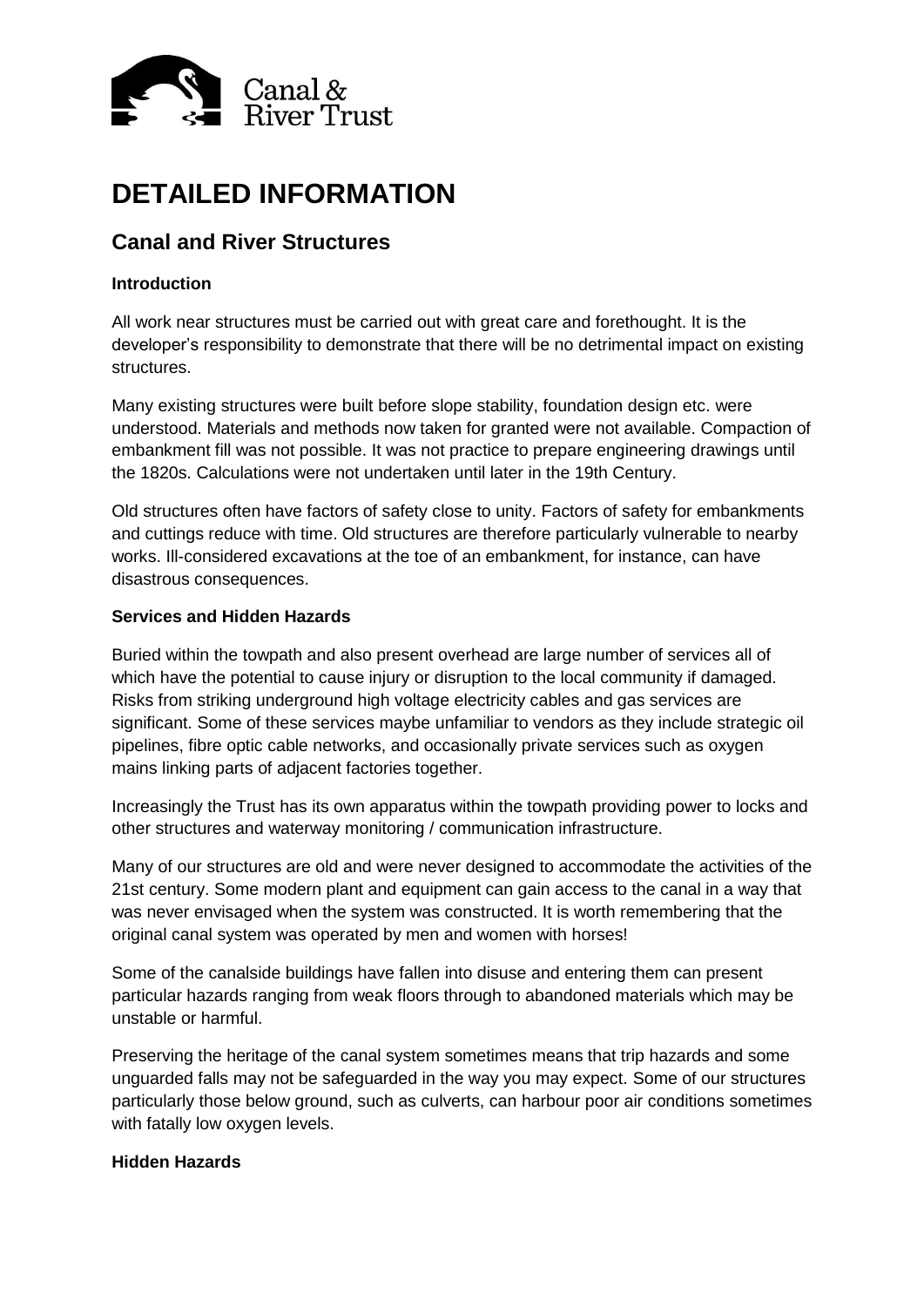

With 3000km of canals and waterways there can be specific hazards and conditions which maybe unique at a location. You are advised to seek more detailed information.

The Trust's waterways in general are not hazardous environments but there are some elements that need to be considered when working, or seeking access along, our property.

The canal system does not have an easy reference system for locating yourself when compared to most works where an address is often enough for suppliers and emergency services to locate your works. Site staff and suppliers need to be given accurate information to allow them to locate you from the adjacent road system. This may be a problem in both rural and urban areas.

Large areas of the canal network have poor reception for mobile phones and you should test coverage prior to the start of the works. Be aware that different networks have different coverage so there may not be universal coverage. Towpath conditions can vary throughout the year with some surfaces becoming wet and slippery particularly during the winter months.

Some lengths of canal can be very exposed and changing weather conditions can present new hazards.

#### **Right of Support**

The Trust enjoys a right of support under Common Law. It is important that support is not removed by excavation, dewatering undermining etc. In areas of mining subsidence canals can be of great depth due to bank raising - 10m is not unknown. Factors of safety are often not great and ill-considered actions can be disastrous.

A less obvious consequence of excavating near to canals is that of increasing hydraulic gradients. Not all canals are lined. Seepage rates are increased. Permanent leakage or piping failure can result.

#### **Support to New Works**

The Trust offers no support to new works. Loads should not be placed near to cuttings, over tunnels etc. without being independently supported. Should a Trust structure withdraw support from later development, the Trust would accept no liability. When building over tunnels, for example, not only should the new structure span independently the old but the effect of a collapse of the tunnel should be considered.

#### **New Aqueducts, Locks etc**

If it is necessary to build a structure which is of major significance to the Trust such as a new lock, a canal re-alignment, a mooring basin or the construction of a new aqueduct carrying the canal over a road, watercourse etc, the Trust reserves the right to carry out the design and supervise the construction on behalf of the developer (at the developer's cost).

#### **Cofferdams**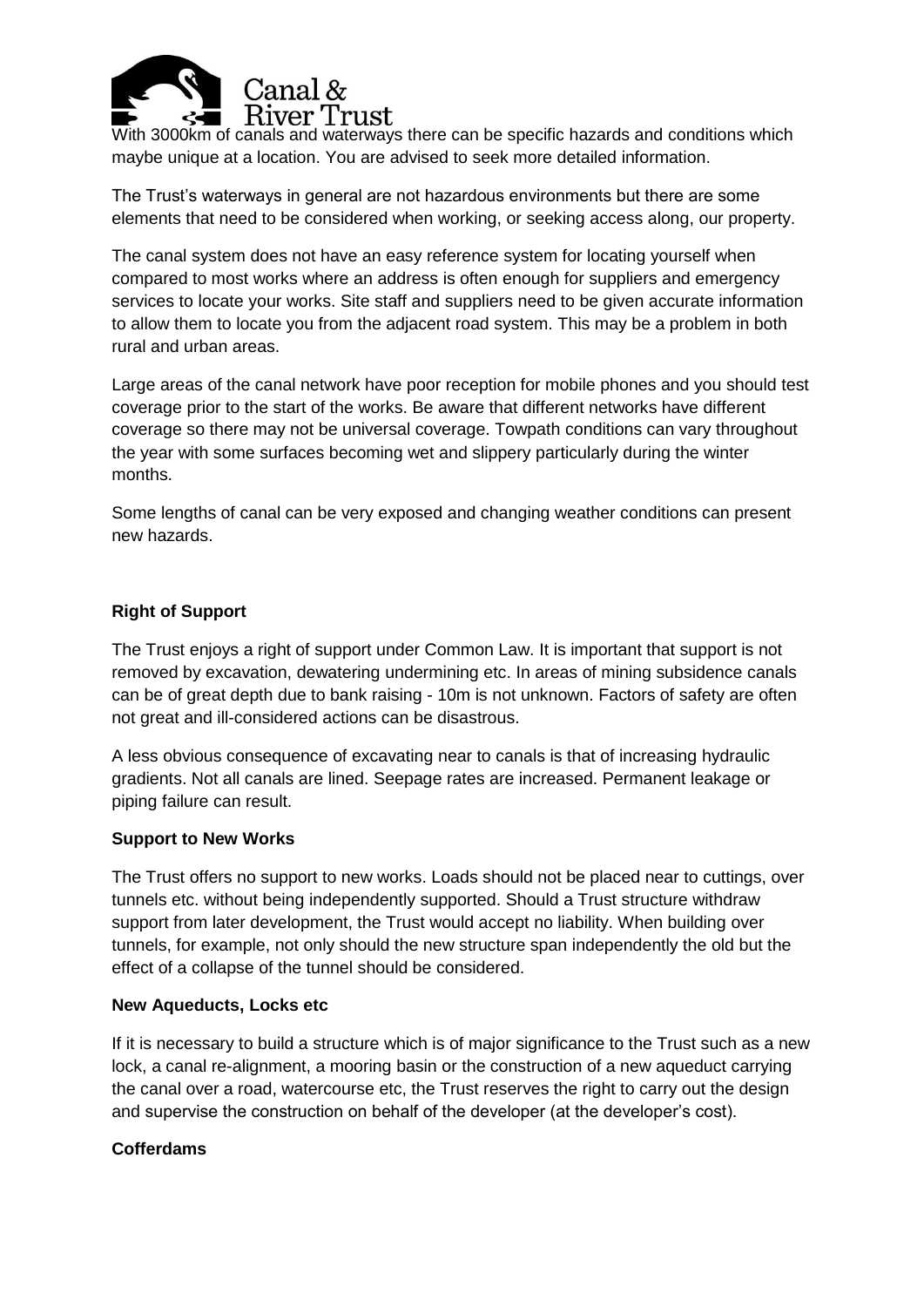

When dewatering a section of canal, the usual options are to use stop planks, piling, clay stanks and fabric dams. Stop planks are rarely located at convenient points, resulting in extensive dewatering leading to safety and environmental concern. Piling is generally not allowed because of the damage to the lining caused by withdrawal. Clay dams can displace fluid silts over considerable distances, leading to access difficulty for removal by conventional plant and can cause water quality problems with dispersed silt on removal. Fabric dams are readily portable, can be supplied with flumes for water transfer, but are subject to undercutting, vandalism and boat impact. Inflatable dams may not be used. If large quantities of water could escape from the canal, it is usual to use secondary containment.

Fabric dams and stop planks must be protected from boat impact. All cofferdams should be checked on a regular basis by a competent person.

The developer is responsible for obtaining Environment Agency consent for the installation of any cofferdam if required.

## **Canal Linings**

Although not all existing canals have an artificial watertight lining, works must be designed so that the canal is watertight. Works should be designed such that they do not penetrate the canal lining. Puddle clay is the most common lining material used in existing canals. It was rarely used with a thickness less than 500 mm however replacement may require a greater thickness.

Modern compaction plant needs clay of a somewhat lower moisture content, which is therefore less impermeable and a minimum thickness of 1000 mm is now normal. There is evidence that canals in sandy areas were lined in the 18th Century with manure to accelerate the rate at which the surface is sealed.

Modern lining materials include reinforced concrete, butyl and geotextile/bentonite membranes. bentonite must not be used in areas with high sulphate levels, or with lime stabilised materials. Membranes must be protected from boat propellers, boat-shafts and dredgers.

The old and new linings must be tied in using a suitable agreed detail.

Puddle clay must placed in accordance with the requirements of *The Trust's Specification for Puddle Clay (available upon request from the Technical Manager).* The Trust reserves the right to request copies of test certificates. Compaction of puddle clay into pile pans must receive special attention. Lime stabilised clays must not be used.

Interlocking sheet steel piles cannot be regarded as a lining unless backed in puddle clay, used in soils of low mass permeability, and / or clutch sealant such as 'Wadit' or 'Britseal' is to be used.

#### **Water Level Control Structures and Cross Sections**

The water level is normally controlled by waste weirs, by-washes and sluices and fluctuations in level can occur for a number of reasons, particularly during storms at the site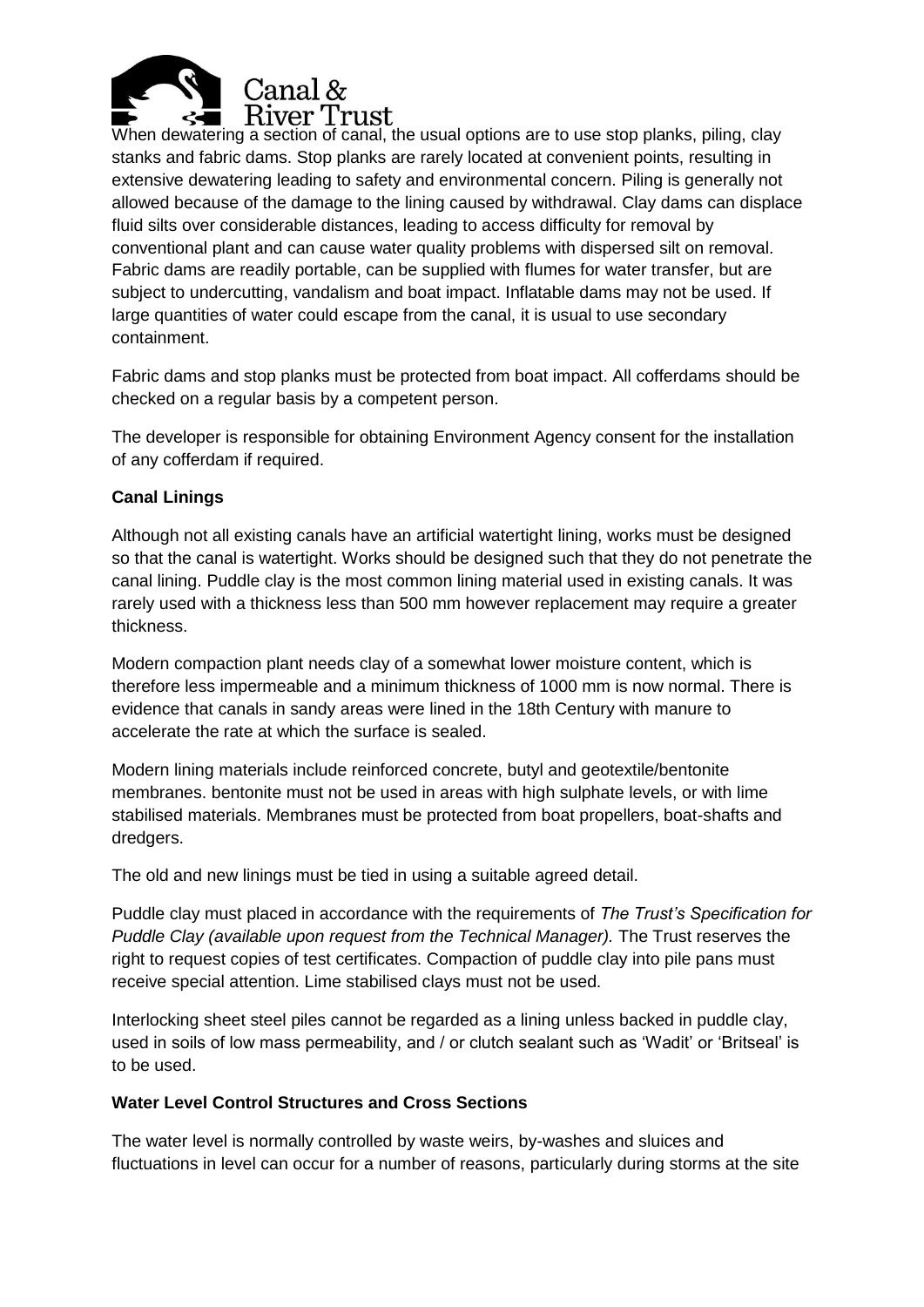

and upstream, and during dewatering downstream. Care should be taken to define normal water level and maximum water level at the survey stage in consultation with the Technical Manager. Detailed surveys of weirs and sluices together with cross-sections of the waterway may be required and these shall be submitted before and after the works at the developer's expense. The contractor should particularly note when planning any work in relation to the waterway that the Trust cannot guarantee any particular water level or depth and not prevent any fluctuations to such water level depth or speed of flow in any waterway.

Requests to lower and maintain water levels slightly below those normal for that location are particularly difficult to achieve without alterations to structures and will usually cause navigation problems. They would also require constant monitoring and adjustment, all at the developer's expense.

All designs should consider flood defence and fish migration legislation. The designer is responsible for agreeing any design with the Environment Agency if required.

## **Water Control**

At his own expense the developer will be required to maintain navigation feed flows and flows being transferred to abstractions past the site and to also deal with storm flows reaching the site at all times including outside normal working hours.

#### **Bank Protection**

The developer may encounter many forms of bank protection and any alteration or addition will have to be tied into the new works. The interface will need to be detailed to prevent an area of erosion forming.

Although the nature of the works often dictates a 'hard' bank protection system, the introduction of the Water Framework Directive means that any installation of hard bank must be to satisfy an engineering/safety need. The developer may have to agree their design with the Environment Agency and obtain consent.

It is often necessary to use a structural system of bank protection, such as interlocking sheet steel piling, for instance to act as a cofferdam to allow bridge footings to be built below water level or to allow the Trust's plant to pass along the towing path under a new bridge. Piling is also used in open cut service crossings to act as a water cut-off. Non-structural systems require the canal bank to slope into the channel and navigation must be considered in the design.

Although galvanised trench sheets are often used on smaller canals without pile capping, it is usual to install a reinforced concrete capping beam to structural piles. This beam should generally be made to accord visually with vernacular building materials for instance by laying brick or stone masonry to the upper face and fendering the vertical face.

Concrete and masonry walls are sometimes used but are difficult to construct without dewatering.

Where possible, 'soft' systems which allow a natural vegetation to develop at the water's edge, should be employed.. A range of techniques are available, including reed planted coir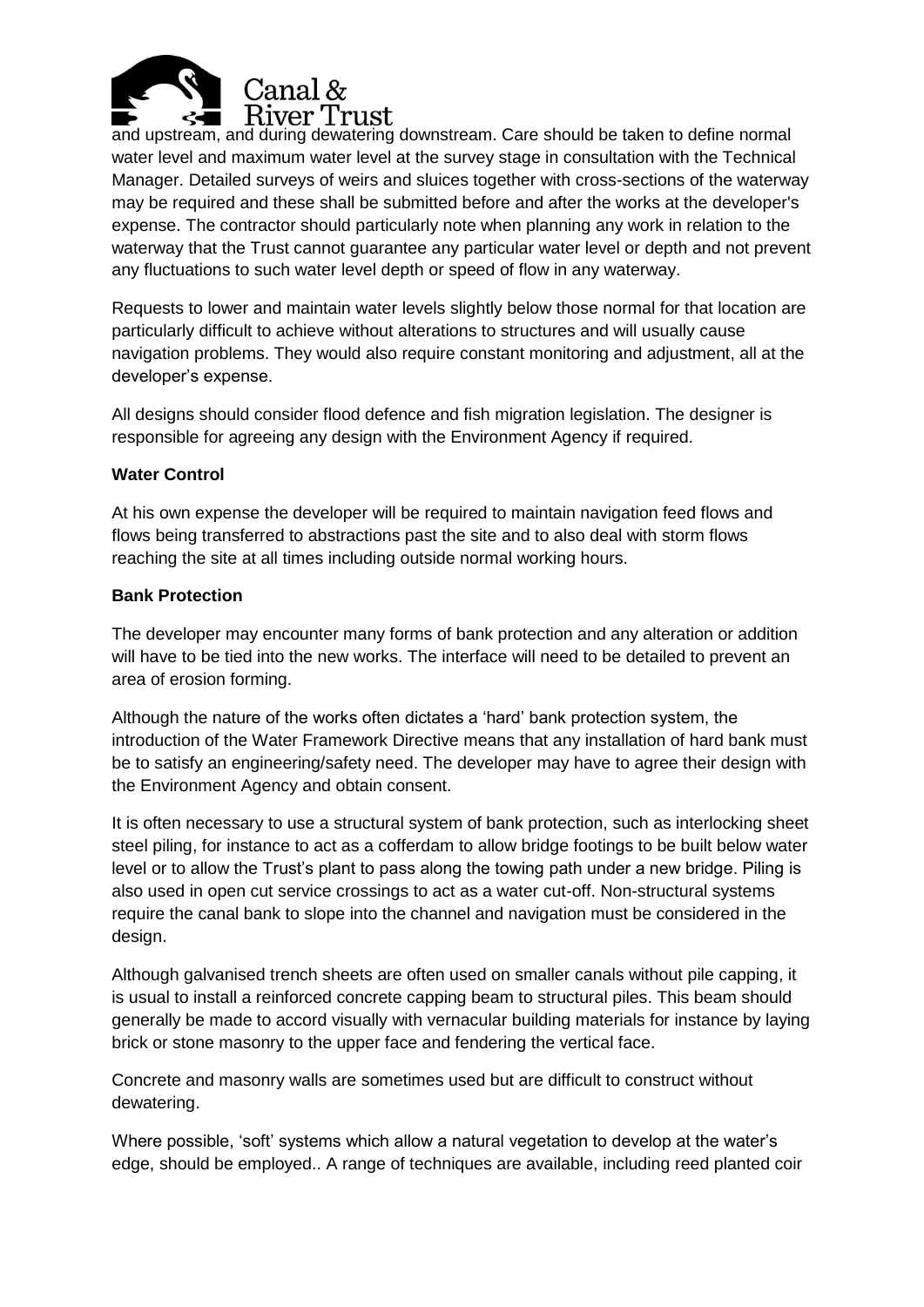

fibre rolls, brush wood rolls and hazel wattles. Sometimes timber washboards, gabions and stone filled mattresses, pitching and dry stone walls are appropriate. Guidance is contained in the Environment Agency R&D Publication No. 11 *Waterway Bank Protection: A Guide to Erosion Assessment and Management*.

The interface between the water's edge and the canal bank is one of the most valuable of the waterway habitats. Where installation of bank protection will involve disturbance to this area, surveys for the presence of water voles or white clawed crayfish are required at the early stages of the project. If found, the method of bank protection must be agreed with the Technical Manager to ensure their habitat is conserved, as required by law. In addition, all soil and plants (including reeds and aquatic vegetation) which are removed should be reinstated adjacent to the works.

Where original plants cannot be reinstated equivalent planting agreed with the Technical Manager must be carried out.

Future maintenance of bank protection systems must be addressed at the design stage.

#### **Fendering**

The permanent and temporary works must be fendered to protect the works from craft *and vice versa*. Modern narrow canal craft have overhanging bows and the steering skill of some

boatmen leaves something to be desired. Fendering materials include cast iron (used sometimes for heritage reasons), steel bullhead rail, recycled timber or timber obtained from legal and sustainable sources, polyethylene (which has low friction properties) and polyethylene faced rubber (which absorbs energy). The durability and maintenance of fendering must be considered and addressed at the design stage.

Bolt heads must not project. There should generally be no external angles; radii should be employed.

Any drilling of the waterway wall or coping stones must be agreed with the Technical Manager.

#### **River Navigations**

River navigations are affected by currents, floods and in some cases tides. There will be a deep navigation channel, not necessarily in the centre of the river. Elsewhere there may be insufficient depth to navigate. It is less easy to control vessels travelling in the same direction as the flow than those travelling against it. The former can move at considerable speed and need sufficient visibility and space to manoeuvre. Temporary and permanent works in the river can produce turbulence affecting navigation. The effects will vary in different river conditions.

Environment Agency consent as drainage authority will be needed as well as that of the Trust as navigation authority. The effects of all works on river navigations will need careful and specific consideration. Sailing vessels use some river navigations.

The Trust has powers and duties as Navigation Authority on those rivers listed in Statutory Instrument No 1195 *"The Inland Waterways of the Trust Board Order 1965"* as amended*.*